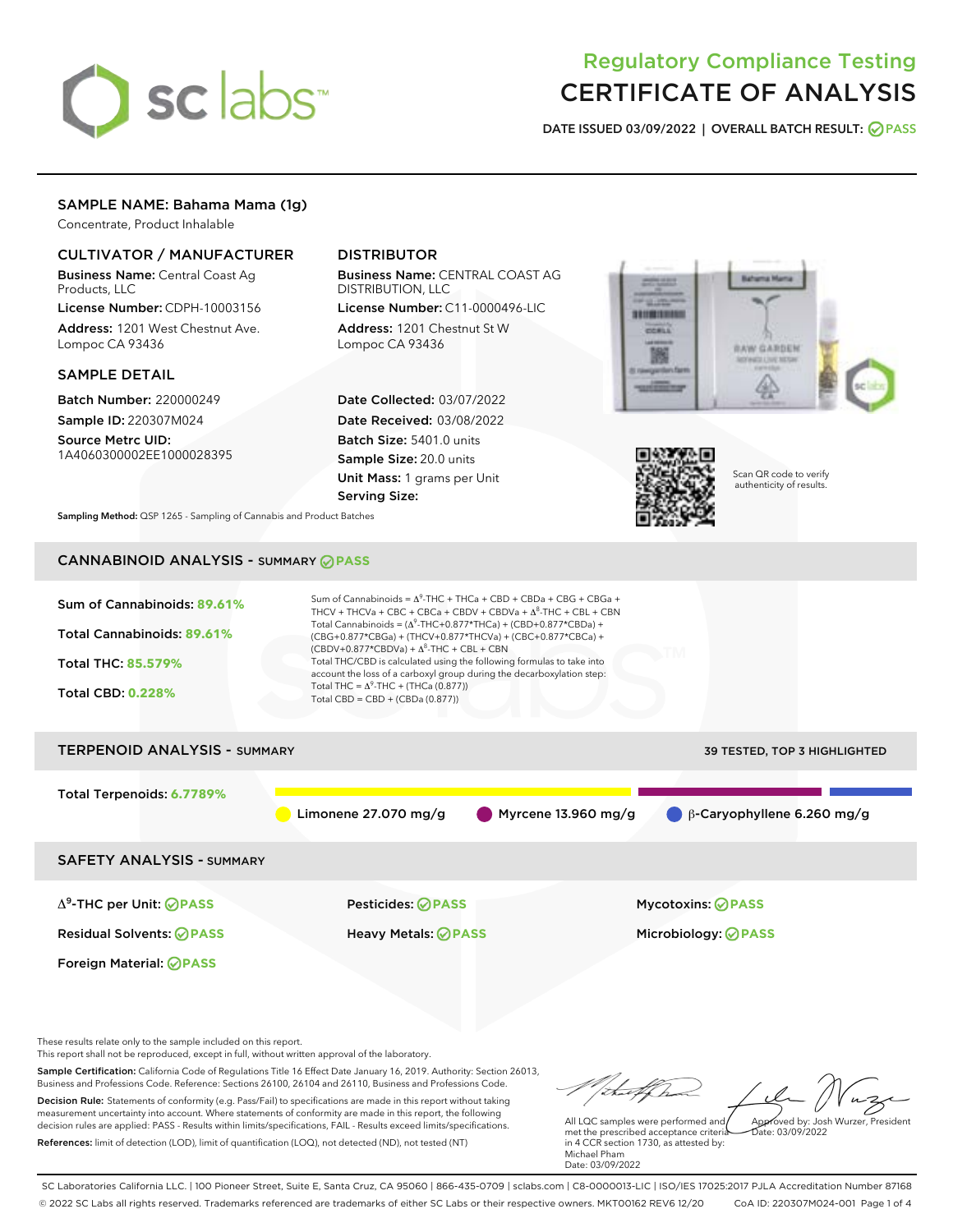



BAHAMA MAMA (1G) | DATE ISSUED 03/09/2022 | OVERALL BATCH RESULT:  $\bigcirc$  PASS

#### CANNABINOID TEST RESULTS - 03/08/2022 2 PASS

Tested by high-performance liquid chromatography with diode-array detection (HPLC-DAD). **Method:** QSP 1157 - Analysis of Cannabinoids by HPLC-DAD

#### TOTAL CANNABINOIDS: **89.61%** Total Cannabinoids (Total THC) + (Total CBD) +

(Total CBG) + (Total THCV) + (Total CBC) +  $(Total CBDV) +  $\Delta^8$ -THC + CBL + CBN$ 

TOTAL THC: **85.579%** Total THC (Δ<sup>9</sup> -THC+0.877\*THCa)

TOTAL CBD: **0.228%**

Total CBD (CBD+0.877\*CBDa)

TOTAL CBG: 2.729% Total CBG (CBG+0.877\*CBGa)

TOTAL THCV: 0.87% Total THCV (THCV+0.877\*THCVa)

TOTAL CBC: ND Total CBC (CBC+0.877\*CBCa)

TOTAL CBDV: ND Total CBDV (CBDV+0.877\*CBDVa)

| <b>COMPOUND</b> | LOD/LOO<br>(mg/g)          | <b>MEASUREMENT</b><br><b>UNCERTAINTY</b><br>(mg/g) | <b>RESULT</b><br>(mg/g) | <b>RESULT</b><br>(%) |
|-----------------|----------------------------|----------------------------------------------------|-------------------------|----------------------|
| $\Delta^9$ -THC | 0.06/0.26                  | ±22.935                                            | 855.79                  | 85.579               |
| <b>CBG</b>      | 0.06/0.19                  | ±0.838                                             | 27.29                   | 2.729                |
| <b>THCV</b>     | 0.1/0.2                    | $\pm 0.34$                                         | 8.7                     | 0.87                 |
| <b>CBD</b>      | 0.07/0.29                  | ±0.082                                             | 2.28                    | 0.228                |
| <b>CBN</b>      | 0.1 / 0.3                  | ±0.10                                              | 2.0                     | 0.20                 |
| $\Delta^8$ -THC | 0.1 / 0.4                  | N/A                                                | <b>ND</b>               | <b>ND</b>            |
| <b>THCa</b>     | 0.05/0.14                  | N/A                                                | <b>ND</b>               | <b>ND</b>            |
| <b>THCVa</b>    | 0.07 / 0.20                | N/A                                                | <b>ND</b>               | <b>ND</b>            |
| <b>CBDa</b>     | 0.02/0.19                  | N/A                                                | <b>ND</b>               | <b>ND</b>            |
| <b>CBDV</b>     | 0.04/0.15                  | N/A                                                | <b>ND</b>               | <b>ND</b>            |
| <b>CBDVa</b>    | 0.03/0.53                  | N/A                                                | <b>ND</b>               | <b>ND</b>            |
| <b>CBGa</b>     | 0.1/0.2                    | N/A                                                | <b>ND</b>               | <b>ND</b>            |
| <b>CBL</b>      | 0.06 / 0.24                | N/A                                                | <b>ND</b>               | <b>ND</b>            |
| <b>CBC</b>      | 0.2 / 0.5                  | N/A                                                | <b>ND</b>               | <b>ND</b>            |
| <b>CBCa</b>     | 0.07/0.28                  | N/A                                                | <b>ND</b>               | <b>ND</b>            |
|                 | <b>SUM OF CANNABINOIDS</b> |                                                    | 896.1 mg/g              | 89.61%               |

#### **UNIT MASS: 1 grams per Unit**

| $\Delta^9$ -THC per Unit              | 1100 per-package limit | 855.79 mg/unit | <b>PASS</b> |
|---------------------------------------|------------------------|----------------|-------------|
| <b>Total THC per Unit</b>             |                        | 855.79 mg/unit |             |
| <b>CBD per Unit</b>                   |                        | $2.28$ mg/unit |             |
| <b>Total CBD per Unit</b>             |                        | 2.28 mg/unit   |             |
| Sum of Cannabinoids<br>per Unit       |                        | 896.1 mg/unit  |             |
| <b>Total Cannabinoids</b><br>per Unit |                        | 896.1 mg/unit  |             |

| <b>COMPOUND</b>         | LOD/LOQ<br>(mg/g) | <b>UNCERTAINTY</b><br>(mg/g) | <b>RESULT</b><br>(mg/g)                         | <b>RESULT</b><br>(%) |
|-------------------------|-------------------|------------------------------|-------------------------------------------------|----------------------|
| Limonene                | 0.005 / 0.016     | ±0.3005                      | 27.070                                          | 2.7070               |
| <b>Myrcene</b>          | 0.008 / 0.025     | ±0.1396                      | 13.960                                          | 1.3960               |
| β-Caryophyllene         | 0.004 / 0.012     | ±0.1734                      | 6.260                                           | 0.6260               |
| $\alpha$ -Pinene        | 0.005 / 0.017     | ±0.0350                      | 5.228                                           | 0.5228               |
| $\beta$ -Pinene         | 0.004 / 0.014     | ±0.0420                      | 4.719                                           | 0.4719               |
| $\beta$ -Ocimene        | 0.006 / 0.020     | ±0.0771                      | 3.085                                           | 0.3085               |
| Terpinolene             | 0.008 / 0.026     | ±0.0288                      | 1.810                                           | 0.1810               |
| $\alpha$ -Humulene      | 0.009 / 0.029     | ±0.0344                      | 1.375                                           | 0.1375               |
| Linalool                | 0.009 / 0.032     | ±0.0323                      | 1.090                                           | 0.1090               |
| Fenchol                 | 0.010 / 0.034     | ±0.0303                      | 1.007                                           | 0.1007               |
| <b>Terpineol</b>        | 0.009 / 0.031     | ±0.0271                      | 0.566                                           | 0.0566               |
| Camphene                | 0.005 / 0.015     | ±0.0046                      | 0.516                                           | 0.0516               |
| Fenchone                | 0.009 / 0.028     | ±0.0042                      | 0.185                                           | 0.0185               |
| <b>Borneol</b>          | 0.005 / 0.016     | ±0.0055                      | 0.168                                           | 0.0168               |
| trans-ß-Farnesene       | 0.008 / 0.025     | ±0.0043                      | 0.156                                           | 0.0156               |
| $\alpha$ -Phellandrene  | 0.006 / 0.020     | ±0.0010                      | 0.092                                           | 0.0092               |
| Valencene               | 0.009 / 0.030     | ±0.0046                      | 0.086                                           | 0.0086               |
| $\alpha$ -Terpinene     | 0.005 / 0.017     | ±0.0008                      | 0.065                                           | 0.0065               |
| $\Delta^3$ -Carene      | 0.005 / 0.018     | ±0.0007                      | 0.061                                           | 0.0061               |
| $\gamma$ -Terpinene     | 0.006 / 0.018     | ±0.0008                      | 0.058                                           | 0.0058               |
| Citronellol             | 0.003 / 0.010     | ±0.0022                      | 0.058                                           | 0.0058               |
| Nerolidol               | 0.006 / 0.019     | ±0.0026                      | 0.054                                           | 0.0054               |
| $\alpha$ -Bisabolol     | 0.008 / 0.026     | ±0.0021                      | 0.050                                           | 0.0050               |
| Guaiol                  | 0.009 / 0.030     | ±0.0012                      | 0.034                                           | 0.0034               |
| Sabinene Hydrate        | 0.006 / 0.022     | ±0.0008                      | 0.025                                           | 0.0025               |
| Geraniol                | 0.002 / 0.007     | ±0.0004                      | 0.011                                           | 0.0011               |
| Sabinene                | 0.004 / 0.014     | N/A                          | <loq< th=""><th><loq< th=""></loq<></th></loq<> | <loq< th=""></loq<>  |
| p-Cymene                | 0.005 / 0.016     | N/A                          | <loq< th=""><th><loq< th=""></loq<></th></loq<> | <loq< th=""></loq<>  |
| Eucalyptol              | 0.006 / 0.018     | N/A                          | <loq< th=""><th><loq< th=""></loq<></th></loq<> | <loq< th=""></loq<>  |
| Nerol                   | 0.003 / 0.011     | N/A                          | <loq< th=""><th><loq< th=""></loq<></th></loq<> | <loq< th=""></loq<>  |
| Caryophyllene<br>Oxide  | 0.010 / 0.033     | N/A                          | <loq< th=""><th><loq< th=""></loq<></th></loq<> | <loq< th=""></loq<>  |
| Isopulegol              | 0.005 / 0.016     | N/A                          | ND                                              | ND                   |
| Camphor                 | 0.006 / 0.019     | N/A                          | <b>ND</b>                                       | ND                   |
| Isoborneol              | 0.004 / 0.012     | N/A                          | <b>ND</b>                                       | ND                   |
| Menthol                 | 0.008 / 0.025     | N/A                          | ND                                              | ND                   |
| Pulegone                | 0.003 / 0.011     | N/A                          | ND                                              | ND                   |
| <b>Geranyl Acetate</b>  | 0.004 / 0.014     | N/A                          | ND                                              | ND                   |
| $\alpha$ -Cedrene       | 0.005 / 0.016     | N/A                          | ND                                              | ND                   |
| Cedrol                  | 0.008 / 0.027     | N/A                          | <b>ND</b>                                       | ND                   |
| <b>TOTAL TERPENOIDS</b> |                   |                              | 67.789 mg/g                                     | 6.7789%              |

SC Laboratories California LLC. | 100 Pioneer Street, Suite E, Santa Cruz, CA 95060 | 866-435-0709 | sclabs.com | C8-0000013-LIC | ISO/IES 17025:2017 PJLA Accreditation Number 87168 © 2022 SC Labs all rights reserved. Trademarks referenced are trademarks of either SC Labs or their respective owners. MKT00162 REV6 12/20 CoA ID: 220307M024-001 Page 2 of 4

#### TERPENOID TEST RESULTS - 03/09/2022

Terpene analysis utilizing gas chromatography-flame ionization detection (GC-FID). **Method:** QSP 1192 - Analysis of Terpenoids by GC-FID

MEASUREMENT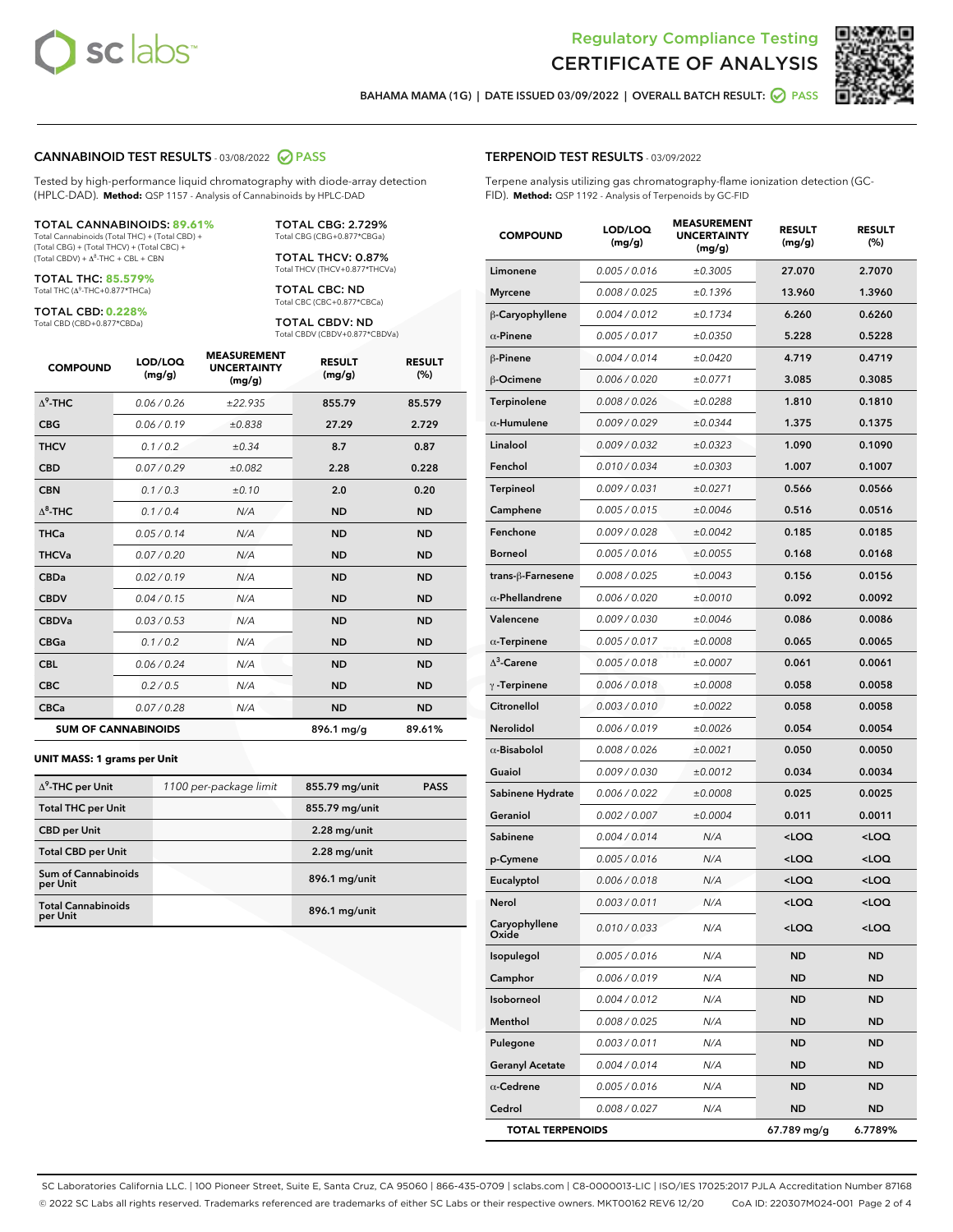



BAHAMA MAMA (1G) | DATE ISSUED 03/09/2022 | OVERALL BATCH RESULT: 2 PASS

#### CATEGORY 1 PESTICIDE TEST RESULTS - 03/09/2022 2 PASS

Pesticide and plant growth regulator analysis utilizing high-performance liquid chromatography-mass spectrometry (HPLC-MS) or gas chromatography-mass spectrometry (GC-MS). \*GC-MS utilized where indicated. **Method:** QSP 1212 - Analysis of Pesticides and Mycotoxins by LC-MS or QSP 1213 - Analysis of Pesticides by GC-MS

| 0.03 / 0.08<br>Aldicarb<br>$\ge$ LOD<br>N/A<br><b>ND</b><br>Carbofuran<br>0.02/0.05<br>$>$ LOD<br>N/A<br><b>ND</b> | <b>PASS</b><br><b>PASS</b> |
|--------------------------------------------------------------------------------------------------------------------|----------------------------|
|                                                                                                                    |                            |
|                                                                                                                    |                            |
| Chlordane*<br>0.03 / 0.08<br>N/A<br><b>ND</b><br>$\ge$ LOD                                                         | <b>PASS</b>                |
| 0.03/0.10<br><b>ND</b><br>Chlorfenapyr*<br>$\ge$ LOD<br>N/A                                                        | <b>PASS</b>                |
| 0.02/0.06<br>N/A<br><b>ND</b><br>Chlorpyrifos<br>$\ge$ LOD                                                         | <b>PASS</b>                |
| Coumaphos<br>0.02 / 0.07<br>$\geq$ LOD<br>N/A<br><b>ND</b>                                                         | <b>PASS</b>                |
| Daminozide<br>0.02 / 0.07<br>$>$ LOD<br>N/A<br><b>ND</b>                                                           | <b>PASS</b>                |
| <b>Dichlorvos</b><br>0.03 / 0.09<br>N/A<br>$\ge$ LOD<br><b>ND</b><br>(DDVP)                                        | <b>PASS</b>                |
| Dimethoate<br>0.03/0.08<br>N/A<br><b>ND</b><br>$>$ LOD                                                             | <b>PASS</b>                |
| 0.03/0.10<br><b>ND</b><br>Ethoprophos<br>$>$ LOD<br>N/A                                                            | <b>PASS</b>                |
| 0.02 / 0.06<br>N/A<br><b>ND</b><br>Etofenprox<br>$\ge$ LOD                                                         | <b>PASS</b>                |
| 0.03 / 0.08<br>N/A<br><b>ND</b><br>Fenoxycarb<br>$\ge$ LOD                                                         | <b>PASS</b>                |
| 0.03 / 0.08<br>$\ge$ LOD<br>N/A<br><b>ND</b><br>Fipronil                                                           | <b>PASS</b>                |
| Imazalil<br>0.02 / 0.06<br>$>$ LOD<br>N/A<br><b>ND</b>                                                             | <b>PASS</b>                |
| <b>Methiocarb</b><br>0.02 / 0.07<br>$\ge$ LOD<br>N/A<br><b>ND</b>                                                  | <b>PASS</b>                |
| N/A<br><b>ND</b><br>Parathion-methyl<br>0.03/0.10<br>$\ge$ LOD                                                     | <b>PASS</b>                |
| 0.03/0.09<br>$\ge$ LOD<br>N/A<br><b>ND</b><br><b>Mevinphos</b>                                                     | <b>PASS</b>                |
| Paclobutrazol<br>0.02 / 0.05<br>$\ge$ LOD<br>N/A<br><b>ND</b>                                                      | <b>PASS</b>                |
| 0.03/0.09<br>$>$ LOD<br>N/A<br><b>ND</b><br>Propoxur                                                               | <b>PASS</b>                |
| 0.03 / 0.08<br>N/A<br><b>ND</b><br>Spiroxamine<br>$\ge$ LOD                                                        | <b>PASS</b>                |
| <b>ND</b><br>Thiacloprid<br>0.03/0.10<br>$>$ LOD<br>N/A                                                            | <b>PASS</b>                |

#### CATEGORY 2 PESTICIDE TEST RESULTS - 03/09/2022 @ PASS

| <b>COMPOUND</b>          | LOD/LOQ<br>$(\mu g/g)$ | <b>ACTION</b><br><b>LIMIT</b><br>$(\mu g/g)$ | <b>MEASUREMENT</b><br><b>UNCERTAINTY</b><br>$(\mu g/g)$ | <b>RESULT</b><br>$(\mu g/g)$ | <b>RESULT</b> |
|--------------------------|------------------------|----------------------------------------------|---------------------------------------------------------|------------------------------|---------------|
| Abamectin                | 0.03/0.10              | 0.1                                          | N/A                                                     | <b>ND</b>                    | <b>PASS</b>   |
| Acephate                 | 0.02/0.07              | 0.1                                          | N/A                                                     | <b>ND</b>                    | <b>PASS</b>   |
| Acequinocyl              | 0.02/0.07              | 0.1                                          | N/A                                                     | <b>ND</b>                    | <b>PASS</b>   |
| Acetamiprid              | 0.02/0.05              | 0.1                                          | N/A                                                     | <b>ND</b>                    | <b>PASS</b>   |
| Azoxystrobin             | 0.02 / 0.07            | 0.1                                          | N/A                                                     | <b>ND</b>                    | <b>PASS</b>   |
| <b>Bifenazate</b>        | 0.01/0.04              | 0.1                                          | N/A                                                     | <b>ND</b>                    | <b>PASS</b>   |
| <b>Bifenthrin</b>        | 0.02 / 0.05            | 3                                            | N/A                                                     | <b>ND</b>                    | <b>PASS</b>   |
| <b>Boscalid</b>          | 0.03/0.09              | 0.1                                          | N/A                                                     | <b>ND</b>                    | <b>PASS</b>   |
| Captan                   | 0.19/0.57              | 0.7                                          | N/A                                                     | <b>ND</b>                    | <b>PASS</b>   |
| Carbaryl                 | 0.02/0.06              | 0.5                                          | N/A                                                     | <b>ND</b>                    | <b>PASS</b>   |
| Chlorantranilip-<br>role | 0.04/0.12              | 10                                           | N/A                                                     | <b>ND</b>                    | <b>PASS</b>   |
| Clofentezine             | 0.03/0.09              | 0.1                                          | N/A                                                     | <b>ND</b>                    | <b>PASS</b>   |

#### CATEGORY 2 PESTICIDE TEST RESULTS - 03/09/2022 continued

| <b>COMPOUND</b>               | LOD/LOQ<br>(µg/g) | <b>ACTION</b><br><b>LIMIT</b><br>(µg/g) | <b>MEASUREMENT</b><br><b>UNCERTAINTY</b><br>(µg/g) | <b>RESULT</b><br>$(\mu g/g)$ | <b>RESULT</b> |
|-------------------------------|-------------------|-----------------------------------------|----------------------------------------------------|------------------------------|---------------|
| Cyfluthrin                    | 0.12 / 0.38       | $\overline{c}$                          | N/A                                                | <b>ND</b>                    | <b>PASS</b>   |
| Cypermethrin                  | 0.11 / 0.32       | 1                                       | N/A                                                | <b>ND</b>                    | PASS          |
| <b>Diazinon</b>               | 0.02 / 0.05       | 0.1                                     | N/A                                                | <b>ND</b>                    | <b>PASS</b>   |
| Dimethomorph                  | 0.03 / 0.09       | 2                                       | N/A                                                | <b>ND</b>                    | <b>PASS</b>   |
| Etoxazole                     | 0.02 / 0.06       | 0.1                                     | N/A                                                | <b>ND</b>                    | <b>PASS</b>   |
| Fenhexamid                    | 0.03 / 0.09       | 0.1                                     | N/A                                                | <b>ND</b>                    | <b>PASS</b>   |
| Fenpyroximate                 | 0.02 / 0.06       | 0.1                                     | N/A                                                | <b>ND</b>                    | <b>PASS</b>   |
| Flonicamid                    | 0.03 / 0.10       | 0.1                                     | N/A                                                | <b>ND</b>                    | <b>PASS</b>   |
| Fludioxonil                   | 0.03 / 0.10       | 0.1                                     | N/A                                                | <b>ND</b>                    | <b>PASS</b>   |
| Hexythiazox                   | 0.02 / 0.07       | 0.1                                     | N/A                                                | <b>ND</b>                    | <b>PASS</b>   |
| Imidacloprid                  | 0.04 / 0.11       | 5                                       | N/A                                                | <b>ND</b>                    | <b>PASS</b>   |
| Kresoxim-methyl               | 0.02 / 0.07       | 0.1                                     | N/A                                                | <b>ND</b>                    | <b>PASS</b>   |
| <b>Malathion</b>              | 0.03 / 0.09       | 0.5                                     | N/A                                                | <b>ND</b>                    | <b>PASS</b>   |
| Metalaxyl                     | 0.02 / 0.07       | $\overline{c}$                          | N/A                                                | <b>ND</b>                    | <b>PASS</b>   |
| Methomyl                      | 0.03 / 0.10       | 1                                       | N/A                                                | <b>ND</b>                    | <b>PASS</b>   |
| Myclobutanil                  | 0.03/0.09         | 0.1                                     | N/A                                                | <b>ND</b>                    | <b>PASS</b>   |
| Naled                         | 0.02 / 0.07       | 0.1                                     | N/A                                                | <b>ND</b>                    | <b>PASS</b>   |
| Oxamyl                        | 0.04 / 0.11       | 0.5                                     | N/A                                                | <b>ND</b>                    | <b>PASS</b>   |
| Pentachloronitro-<br>benzene* | 0.03 / 0.09       | 0.1                                     | N/A                                                | <b>ND</b>                    | <b>PASS</b>   |
| Permethrin                    | 0.04 / 0.12       | 0.5                                     | N/A                                                | <b>ND</b>                    | <b>PASS</b>   |
| Phosmet                       | 0.03 / 0.10       | 0.1                                     | N/A                                                | <b>ND</b>                    | <b>PASS</b>   |
| Piperonyl<br><b>Butoxide</b>  | 0.02 / 0.07       | 3                                       | N/A                                                | <b>ND</b>                    | <b>PASS</b>   |
| Prallethrin                   | 0.03 / 0.08       | 0.1                                     | N/A                                                | <b>ND</b>                    | <b>PASS</b>   |
| Propiconazole                 | 0.02 / 0.07       | 0.1                                     | N/A                                                | <b>ND</b>                    | <b>PASS</b>   |
| Pyrethrins                    | 0.04 / 0.12       | 0.5                                     | N/A                                                | <b>ND</b>                    | <b>PASS</b>   |
| Pyridaben                     | 0.02 / 0.07       | 0.1                                     | N/A                                                | <b>ND</b>                    | <b>PASS</b>   |
| Spinetoram                    | 0.02 / 0.07       | 0.1                                     | N/A                                                | <b>ND</b>                    | <b>PASS</b>   |
| Spinosad                      | 0.02 / 0.07       | 0.1                                     | N/A                                                | <b>ND</b>                    | <b>PASS</b>   |
| Spiromesifen                  | 0.02 / 0.05       | 0.1                                     | N/A                                                | <b>ND</b>                    | <b>PASS</b>   |
| Spirotetramat                 | 0.02 / 0.06       | 0.1                                     | N/A                                                | <b>ND</b>                    | <b>PASS</b>   |
| Tebuconazole                  | 0.02 / 0.07       | 0.1                                     | N/A                                                | <b>ND</b>                    | <b>PASS</b>   |
| Thiamethoxam                  | 0.03 / 0.10       | 5                                       | N/A                                                | <b>ND</b>                    | <b>PASS</b>   |
| Trifloxystrobin               | 0.03 / 0.08       | 0.1                                     | N/A                                                | <b>ND</b>                    | <b>PASS</b>   |

SC Laboratories California LLC. | 100 Pioneer Street, Suite E, Santa Cruz, CA 95060 | 866-435-0709 | sclabs.com | C8-0000013-LIC | ISO/IES 17025:2017 PJLA Accreditation Number 87168 © 2022 SC Labs all rights reserved. Trademarks referenced are trademarks of either SC Labs or their respective owners. MKT00162 REV6 12/20 CoA ID: 220307M024-001 Page 3 of 4